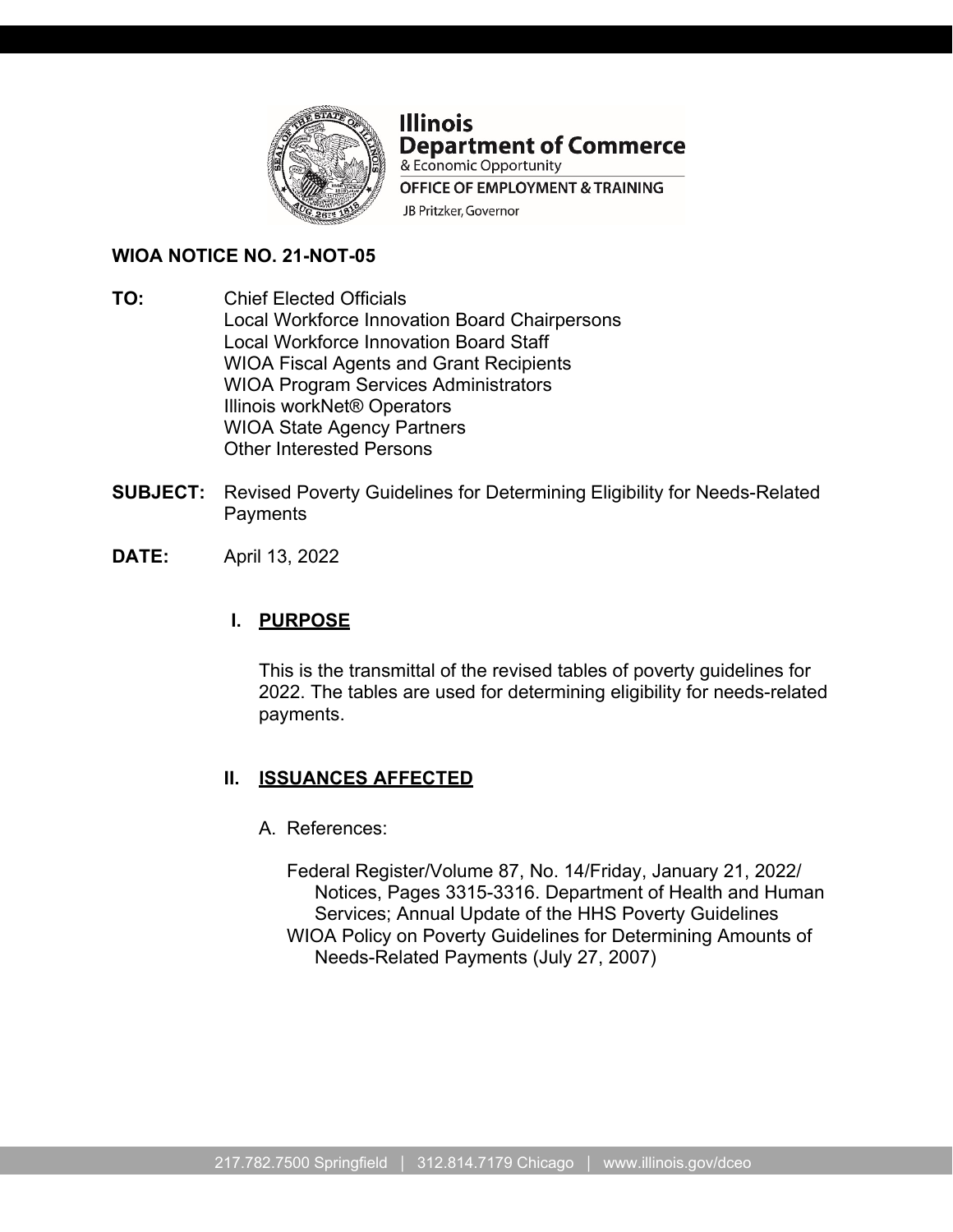B. Rescissions:

WIOA Notice No. 20-NOT-06, Revised Poverty Guidelines for Determining Eligibility (April 12, 2021)

#### **III. BACKGROUND**

The WIOA Policy on Poverty Guidelines provides that revised tables are used in determining needs-related payments (NRP).

For determining the status of Workforce Innovation and Opportunity Act (WIOA) income eligibility, please refer to the WIOA Policy on Lower Living Standard Income Level (LLSIL) (July 27, 2007). The current WIOA Notice for revised tables is available in the [WIOA](https://apps.il-work-net.com/WIOAPolicy/Policy/Home)  [ePolicy](https://apps.il-work-net.com/WIOAPolicy/Policy/Home) Manual on the Illinois workNet website.

### **IV. COMPONENTS**

Effective for applications taken on or after April 14, 2022 the attached poverty guidelines are to be used for determining eligibility and the amount of needs-related payments.

### **V. ACTION REQUIRED**

The attached tables should be disseminated immediately to all entities responsible for determining eligibility for needs-related payments. The attachment of this WIOA Notice should replace those found in WIOA Notice No. 20-NOT-06.

#### **VI. INQUIRIES**

Inquiries should be directed to OET, Lora Dhom, (217) 558-2429 or [lora.dhom@illinois.gov.](mailto:lora.dhom@illinois.gov)

### **VII. EFFECTIVE DATE**

This notice is effective on April 13, 2022.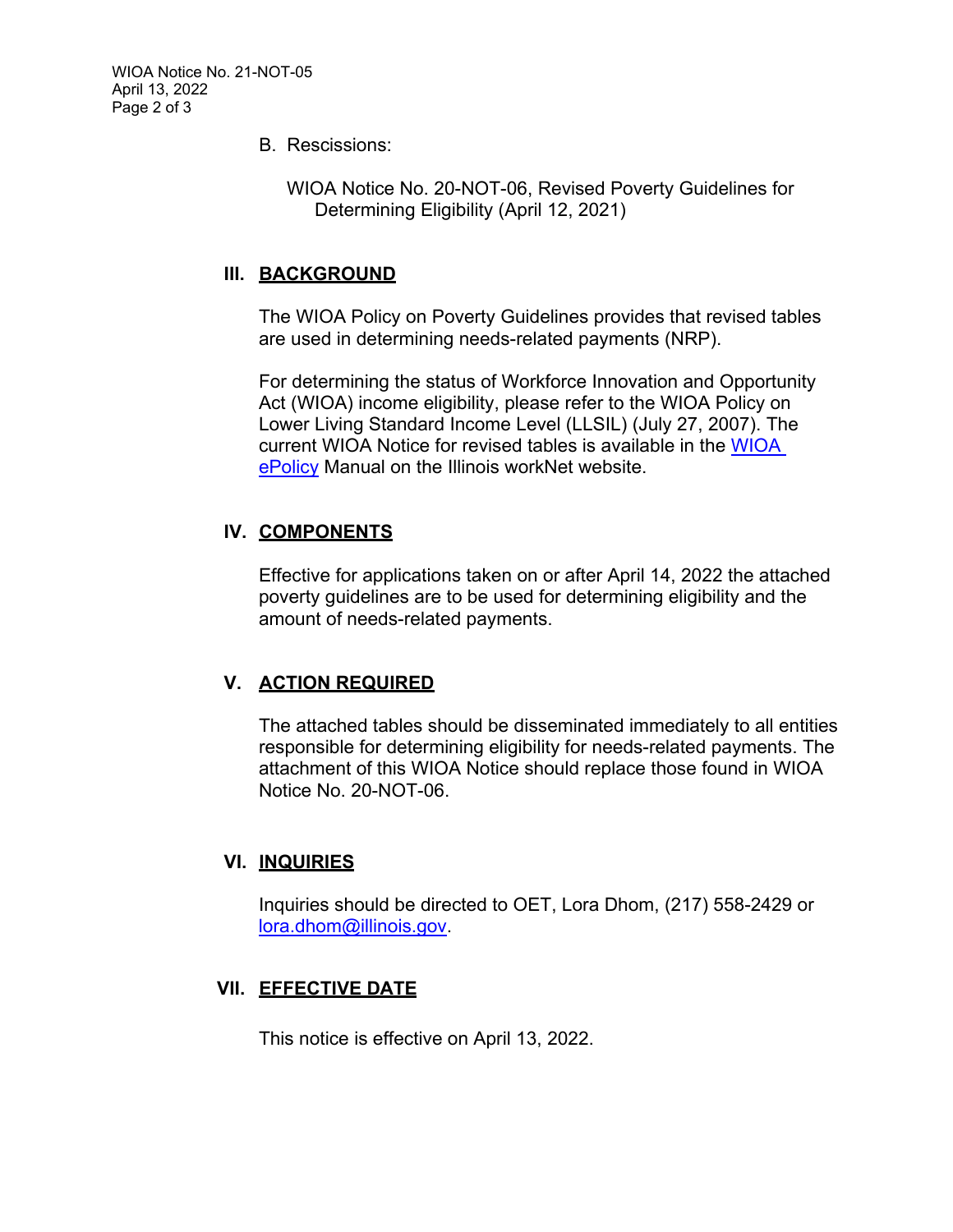WIOA Notice No. 21-NOT-05 April 13, 2022 Page 3 of 3

#### **VIII. EXPIRATION DATE**

This notice will remain in effect until amended or rescinded by the Office of Employment and Training.

Sincerely,

file Vs

Julio Rodriguez, Deputy Director Office of Employment and Training

JR:ld

Attachment(s) A - Table A-1, Poverty Guidelines (2021 Poverty Guidelines) and Table A-2, Poverty Guidelines (2022 Poverty Guidelines)